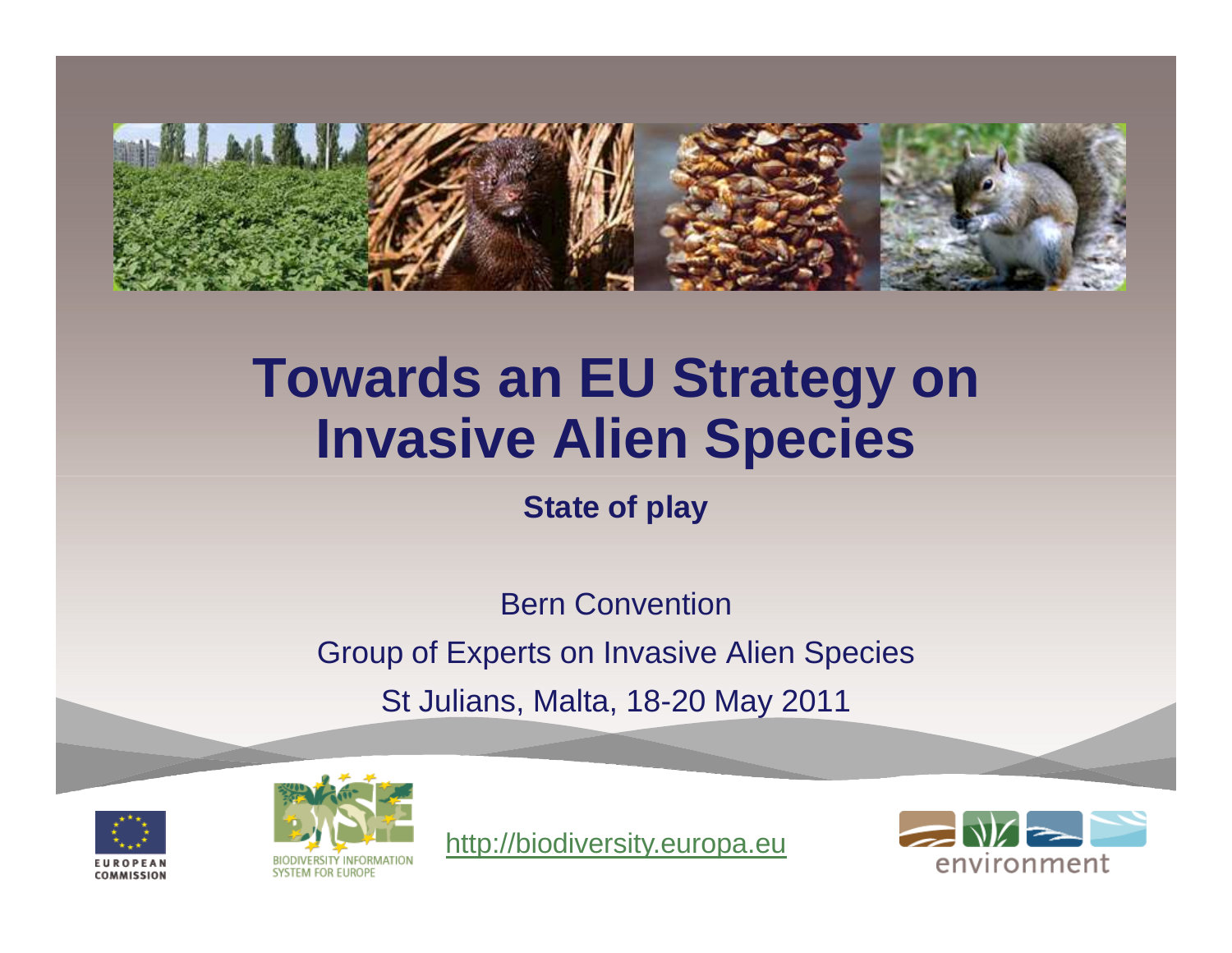## **Introduction**

#### **Invasive Alien Species (IAS)**

- Transport across **ecological barriers**
- k. Negative impacts on biodiversity, human health and the economy



#### **The problem**

- **n** one key driver of biodiversity loss
- no comprehensive EU instrument
- rapidly growing driver of biodiversity loss
- k. cost of inaction/delayed action >> cost of policy action



p.

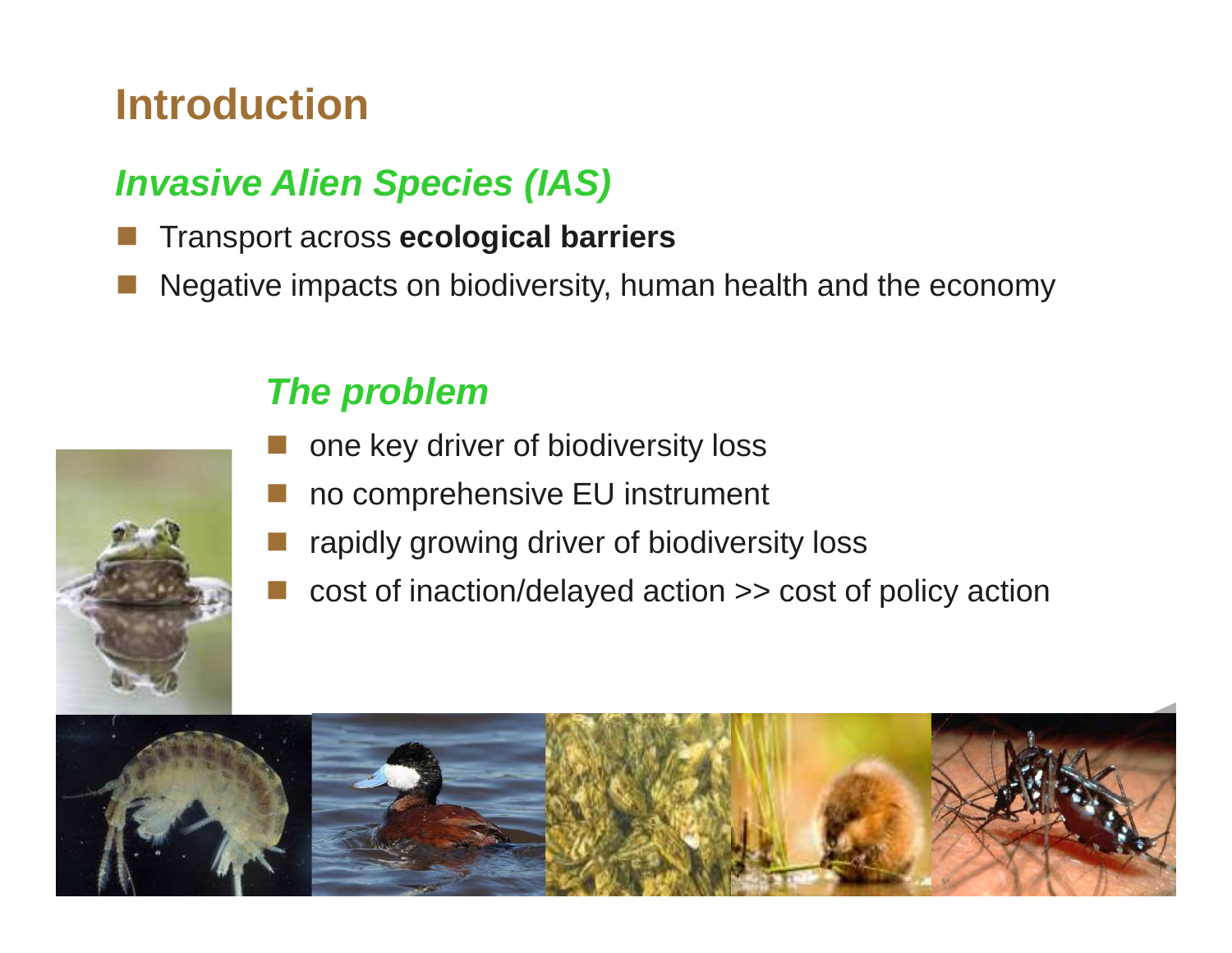## **Introduction**

#### **Some estimates of the cost of inaction**

- **Tara** World US\$ 1.4 trillion per year – close to 5% of global GDP
- UK £ 1.7 billion per year
- $\mathbb{R}^n$ US US\$ 138 billion per year
- China US\$ 14.45 billion in 2000 1,36 % of their GDP

#### **Estimates for the EU**

- k. Possible scale of total cost for EU policy action:
	- **€ 40 – 190 million per year**
- $\mathcal{L}(\mathcal{A})$  Estimates of the cost of inaction
	- **€ 12 billion per year**

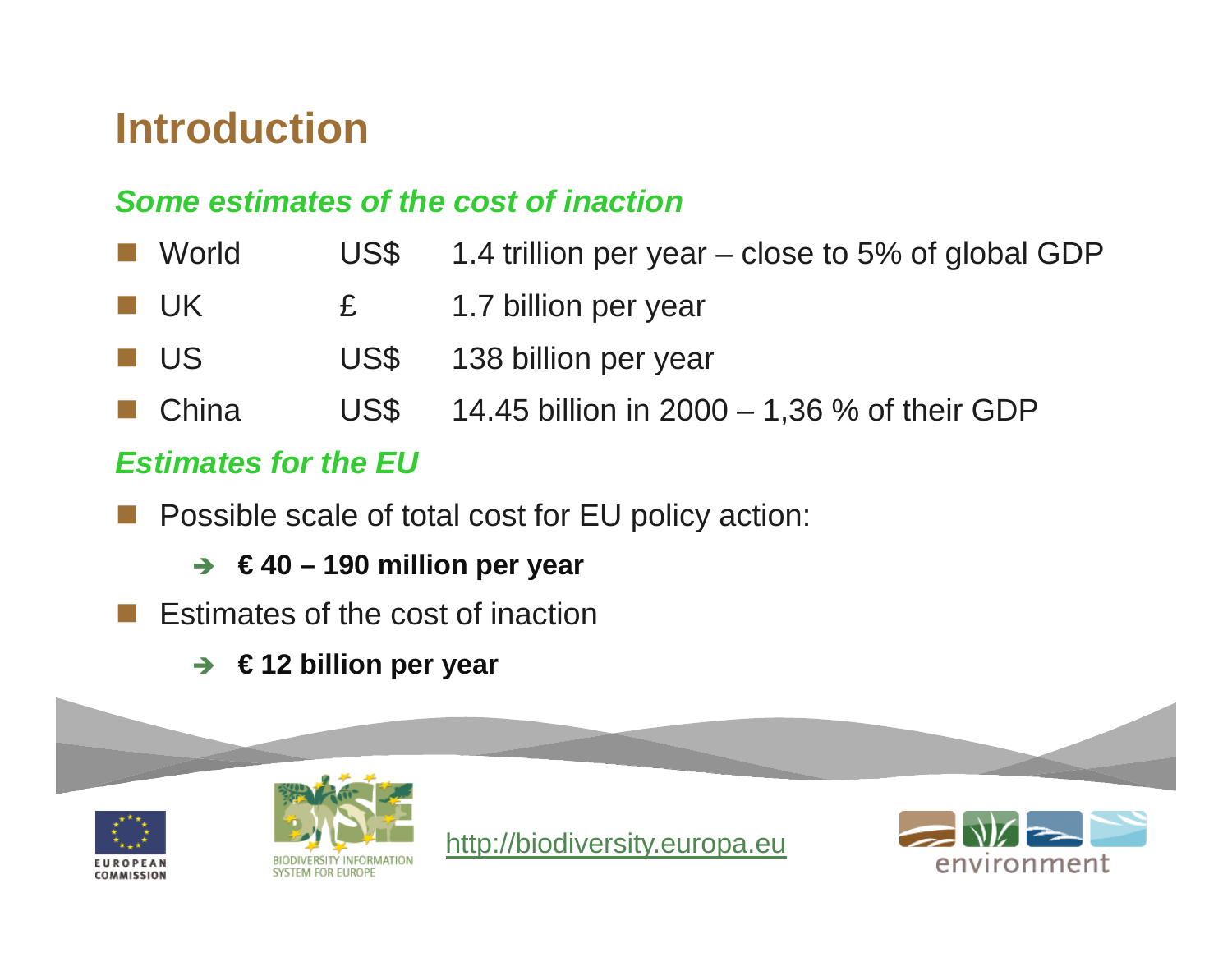## **International context**

**Convention on Biological Diversity (1992)**

- k. Three-stage hierarchical approach:
	- **→ Prevention**
	- **Early detection and rapid eradication**
	- **Control and/or containment**
- COP 10 Nagoya (18-29 October 2010)
	- **By 2020**
		- **IAS and pathways are identified and prioritized**
		- **priority species are controlled or eradicated**
		- **measures are in place to manage pathways to prevent their introduction and establishment**





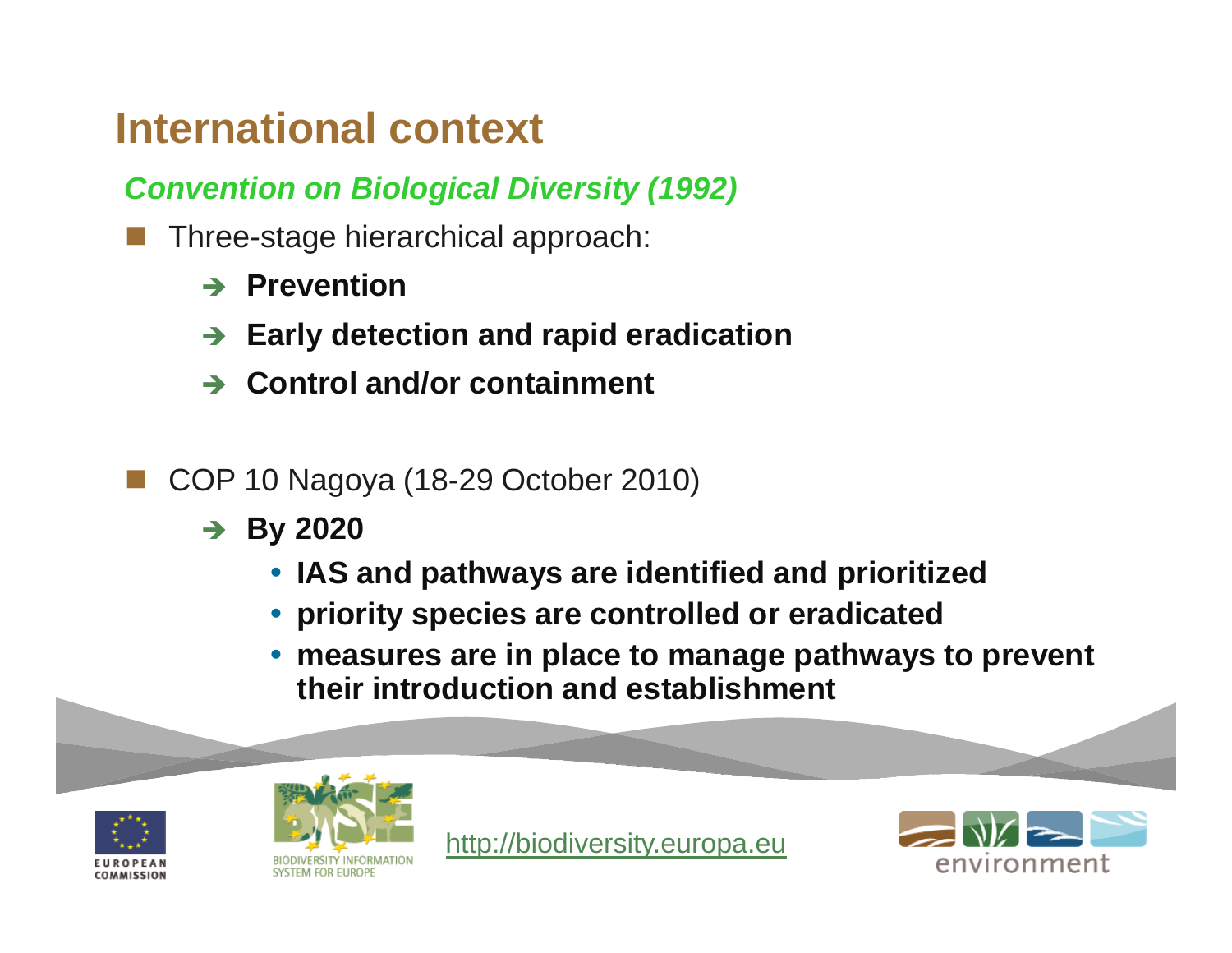#### **International context**

- World Organisation for Animal Health (OIE)
	- **Prevent introduction of diseases to animals and humans**
- International Plant Protection Convention (IPPC) / European and Mediterranean Plant Protection Organisation (EPPO)
	- **Prevent introduction of pests of plants and plant products**
- Ballast Water Convention
	- $\rightarrow$  **Control and Management of Ships´ Ballast Water and Sediments**
- Also regional and sub-regional instruments:
	- **E.g. Bern Convention, Alpine Convention …**

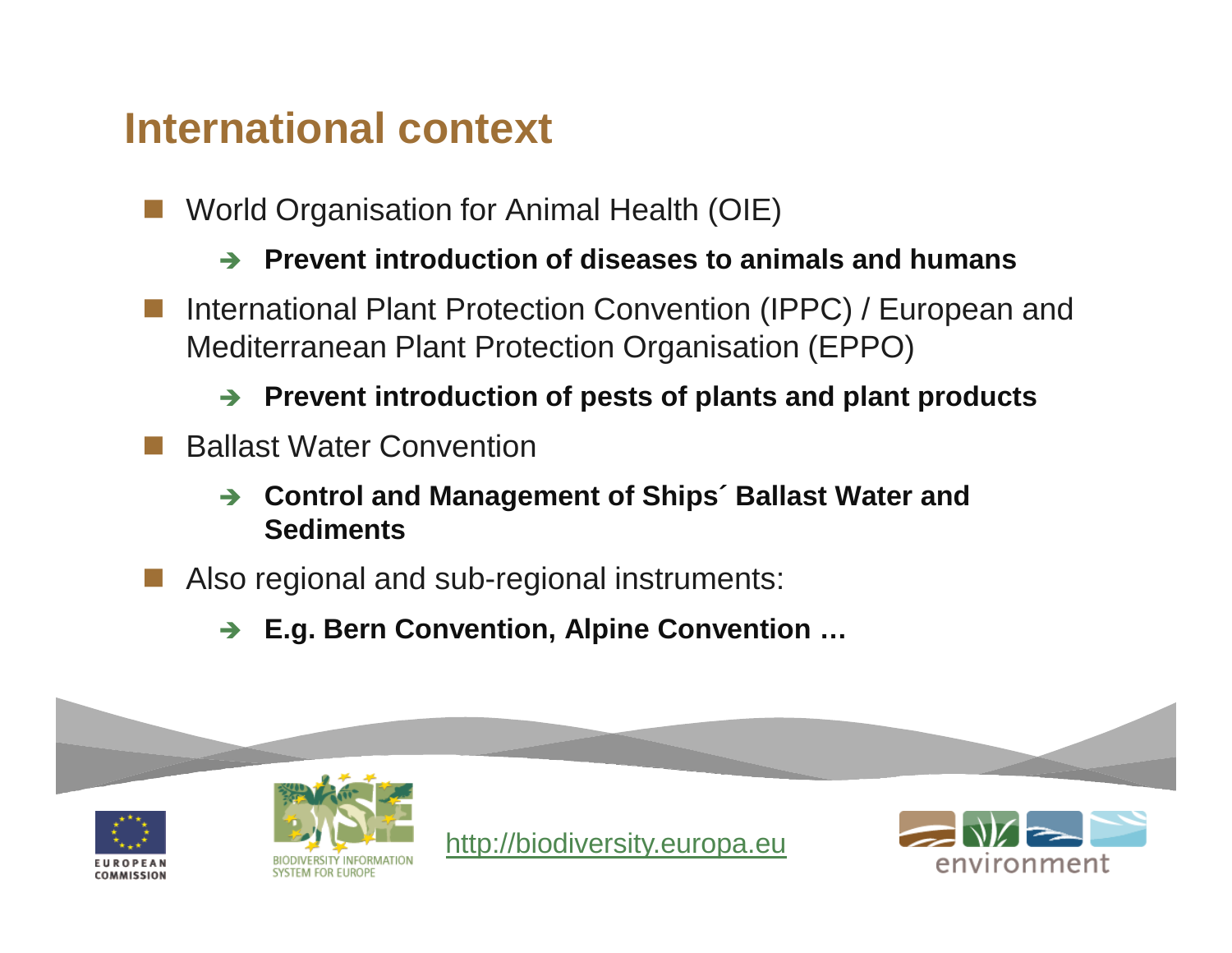## **EU context**

…

#### **EU existing instruments on IAS**

- p. Animal health regime and plant health regime
	- $\rightarrow$ **Under review**
- Aquaculture Regulation on IAS
- p. Wildlife Trade Regulation
- k. Marine Strategy Framework Directive, Water Framework Directive, Birds and Habitats **Directives**
- Environmental Liability Directive



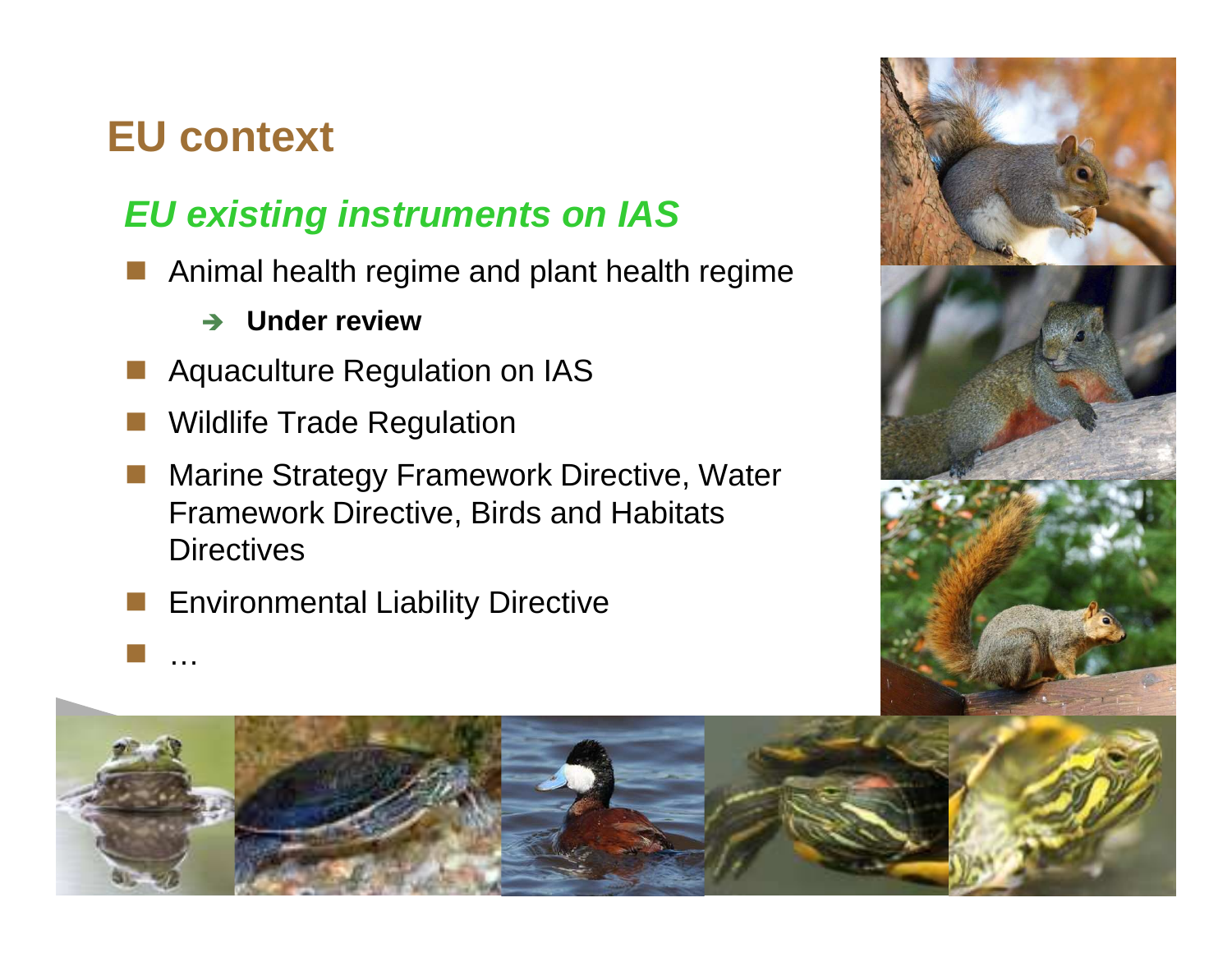## **National context**



- Variety of valuable initiatives in Member States
	- **→ Stimulated by Bern Convention "Strategy on Invasive Alion Species" Alien Species"**
- **Constraints** 
	- $\rightarrow$ **Variability**
	- **No common framework for risk assessments**
		- **Except for plant pests and pest plants**
	- $\rightarrow$  **Variable scope/definitions** 
		- **Number of incompatible databases**
	- **Absence of streamlined EU-framework** 
		- **Lack of leverage for Member State action**
		- **Potential intra-EU trade issues**





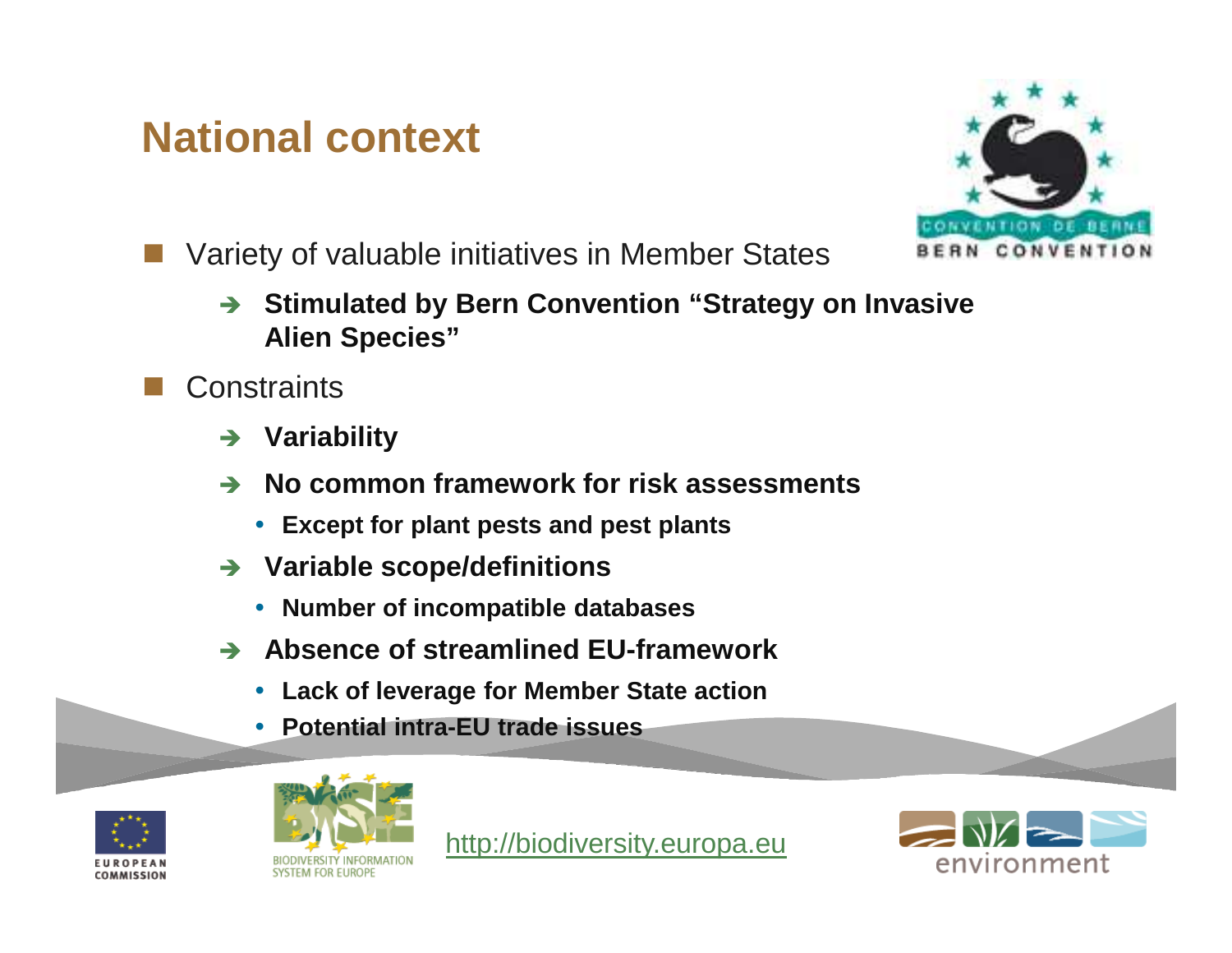## **Mandate for an EU strategy on IAS**

- **Service Service** 2006 - Commitment to develop an EU strategy
- **Service Service**  2008 - Consultation meetings with representatives from MS and stakeholders, web-based public consultation
- 2008 Communication "Towards an EU Strategy on Invasive Species"
	- **Business as Usual**
	- **Maximising the use of existing legal instruments and voluntary**  $\rightarrow$ **measures**
	- $\rightarrow$ **Adapting existing legislation**
	- $\rightarrow$ **Comprehensive, dedicated EU legal instrument**
	- 2006-2011: Technical support



**Service Service** 



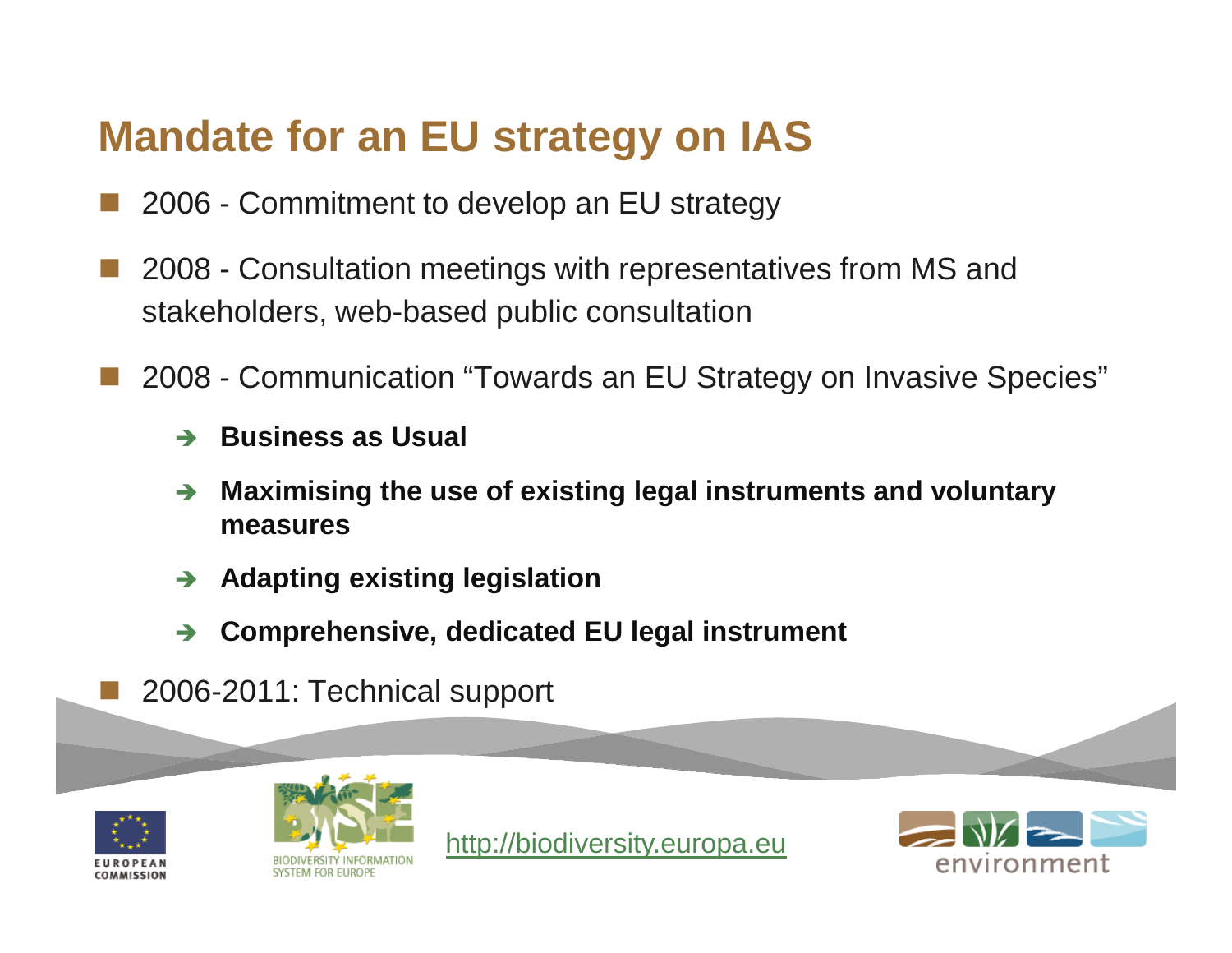## **Mandate for an EU Strategy on IAS**

- Environment Council, Economic and Social Committee, Committee of the Regions, June 2009
	- $\rightarrow$  **Fill existing gaps, including preparing new legislative elements and amending existing provisions**
- European Council, March 2010
	- - **EU headline target: To halt the loss of biodiversity and the degradation of ecosystems services in the EU by 2020, restore them in so far as feasible, while stepping up the EU contribution to averting global biodiversity loss**

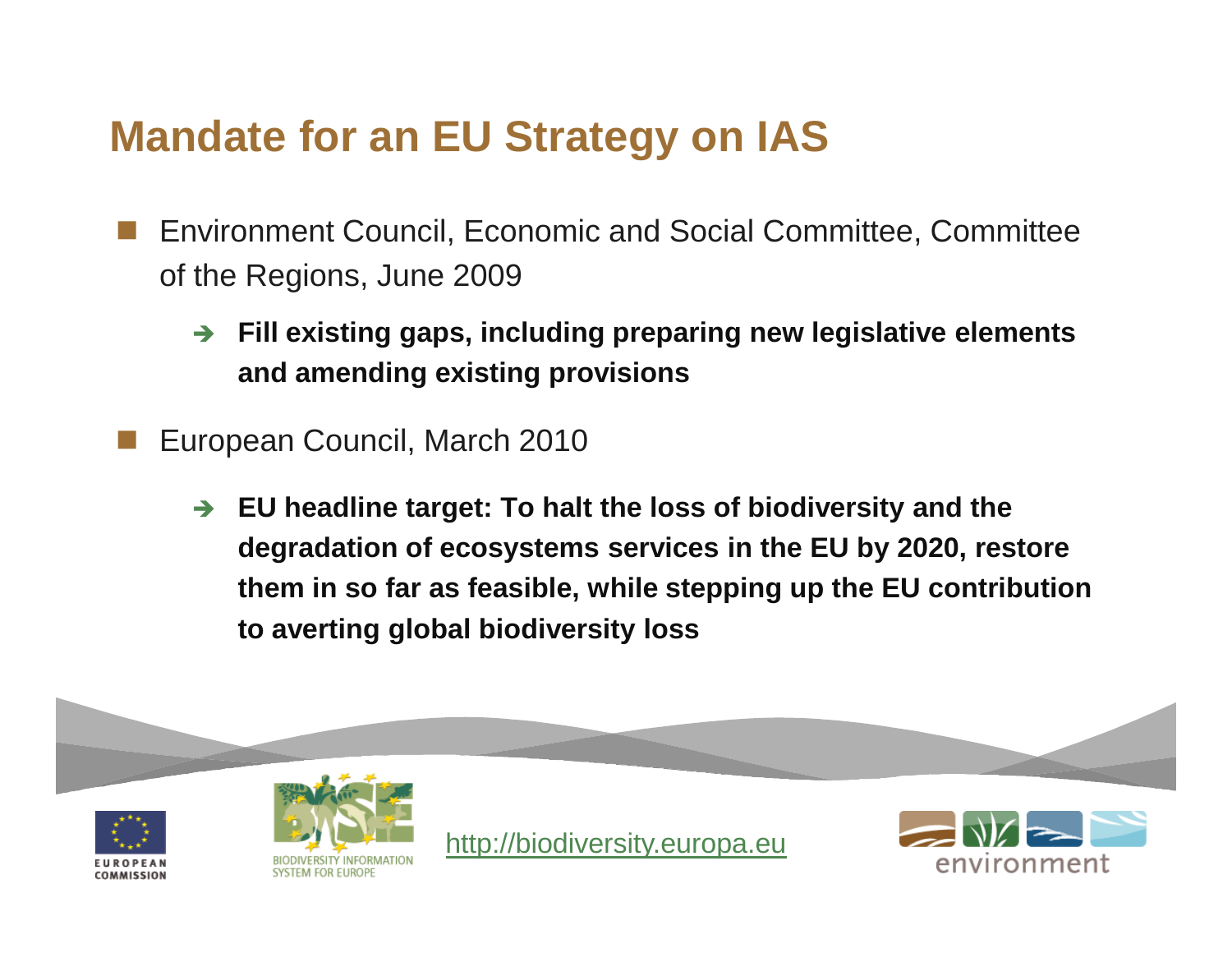## **Mandate for an EU Strategy on IAS**

#### **New Biodiversity Strategy**

- "Our life insurance, our natural capital: an EU biodiversity strategy to 2020" COM (2011)244
	- $\rightarrow$ published on 3 May 2011
	- $\rightarrow$ 6 sub-targets
- $\Box$  Target 5 specific to IAS:
	- $\rightarrow$  By 2020, Invasive Alien Species and their pathways are identified and prioritised, priority species controlled or eradicated, and pathways are managed to prevent the introduction and establishment of new IAS**.**
- $\Box$ Measures:

-

 $\rightarrow$  Action 15: Strengthen the EU Plant and Animal Health Regimes - The Commission will integrate additional biodiversity concerns into the Plant and Animal Health regimes by 2012.

 **Action 16: Establish a dedicated instrument on Invasive Alien Species - The Commission will fill policy gaps in combating IAS by developing a dedicated legislative instrument by 2012.**





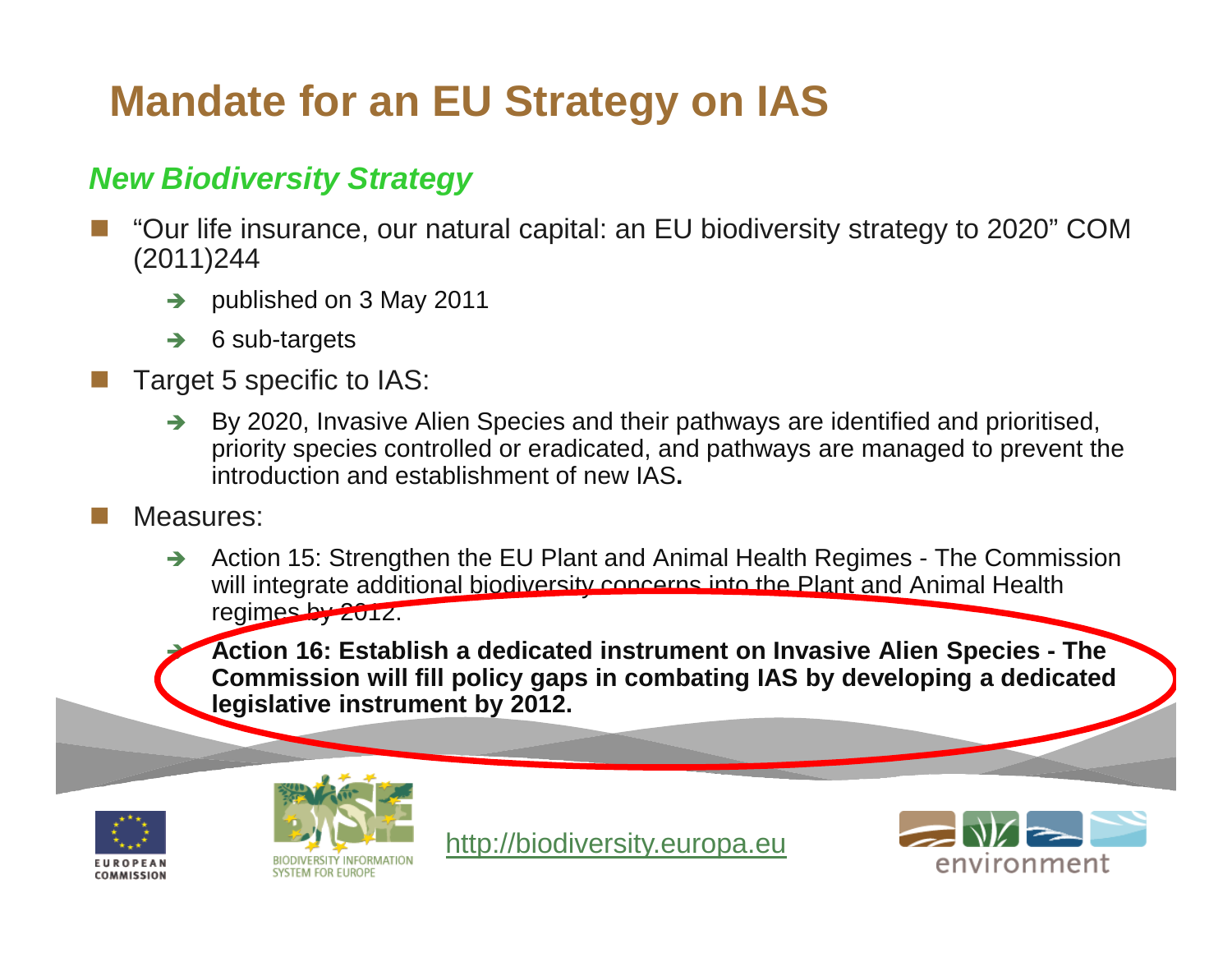**Stakeholder consultation (September 2010)**

- Prevention
	- $\rightarrow$ **Priority species/priority pathways?**
	- $\rightarrow$ **Risk Assessment procedures?**
- k. Early warning and rapid response
- Control, eradication, management
- Restoration of damaged ecosystems
- Financing
- p. Horizontal issues
	- $\rightarrow$ **Outermost regions and overseas countries and territories**
	- $\rightarrow$ **Communication, education, research**





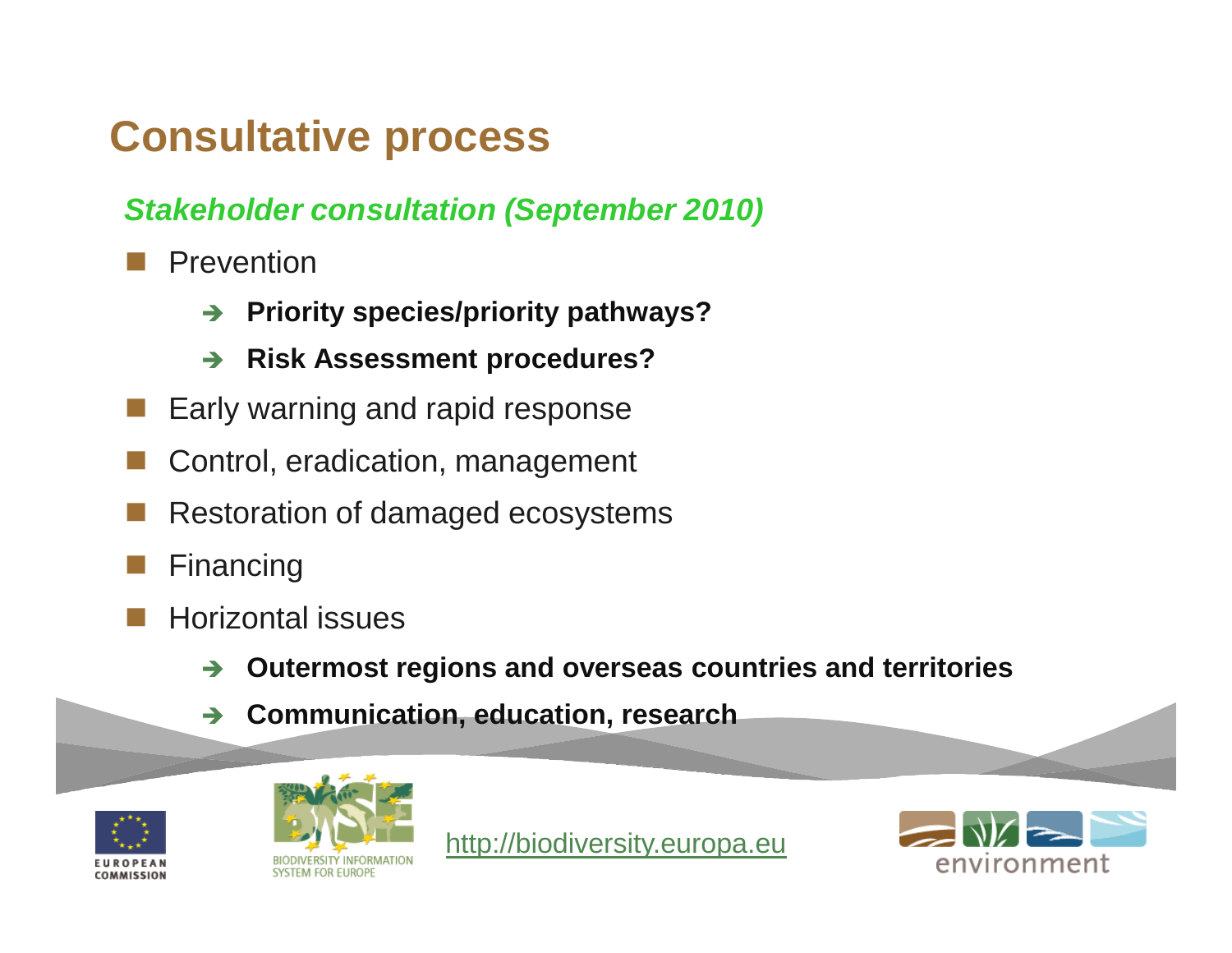#### **IAS Working Groups**

- **Participants** 
	- $\rightarrow$ **Member States' representatives**
	- $\rightarrow$ **stakeholders organisations**
	- $\rightarrow$ **experts**
- Role
	- $\rightarrow$ **provide advice and expertise to the Commission**
	- $\rightarrow$ **formulate opinions and recommendations**
- **Output** 
	- **report summarising all different points of view**
	- $\rightarrow$ **report to be publicly available on CIRCA**





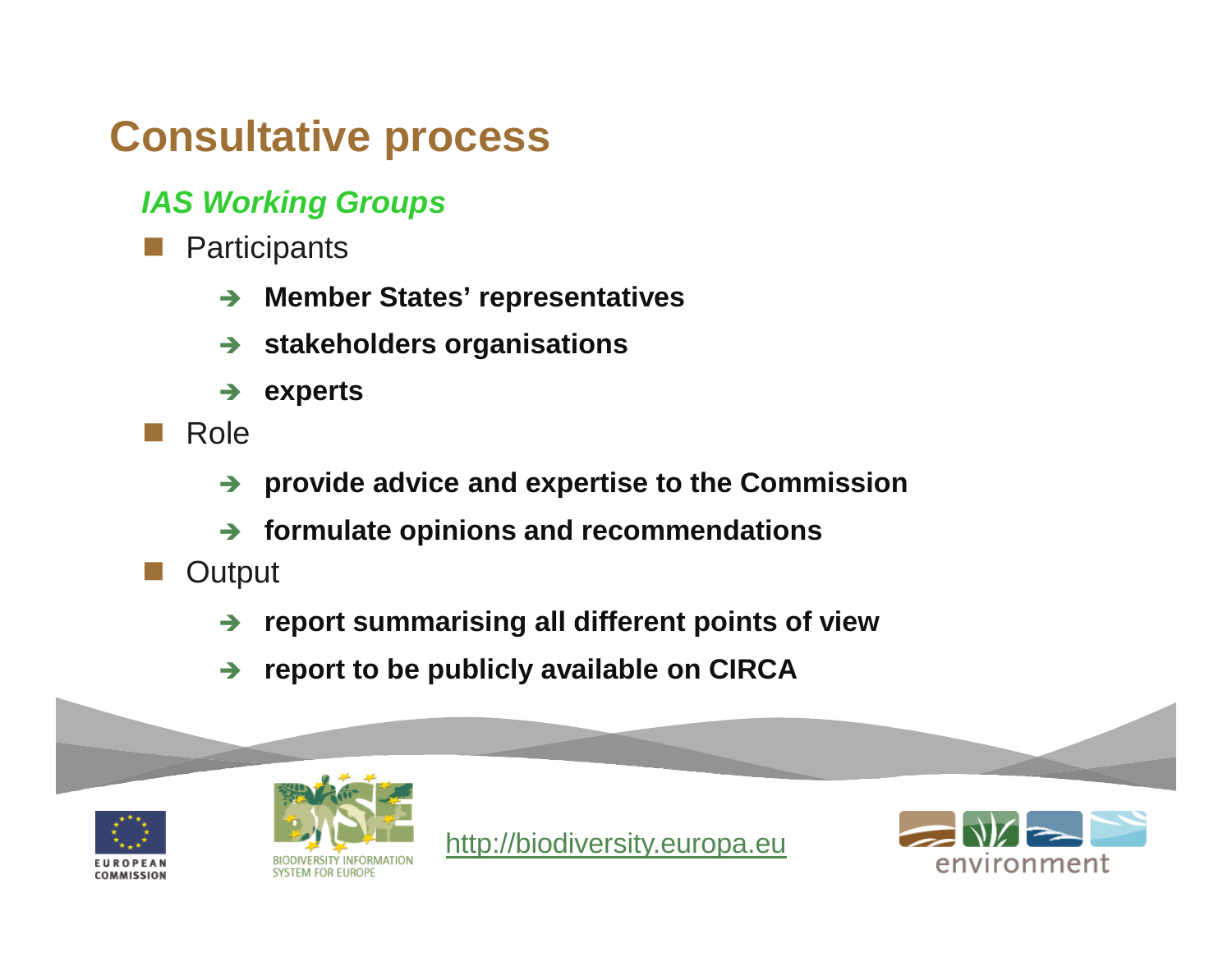#### **IAS Working groups**

- k. Working group 1: prevention
	- **→** Priority species
	- **→** Priority pathways
	- **→** Risk assessment
	- Working group 2: early warning and rapid response
		- → IAS information system
		- → Surveillance and monitoring
		- → Early warning and rapid response
		- Working group 3: eradication, management and restoration
			- Eradication, management, restoration





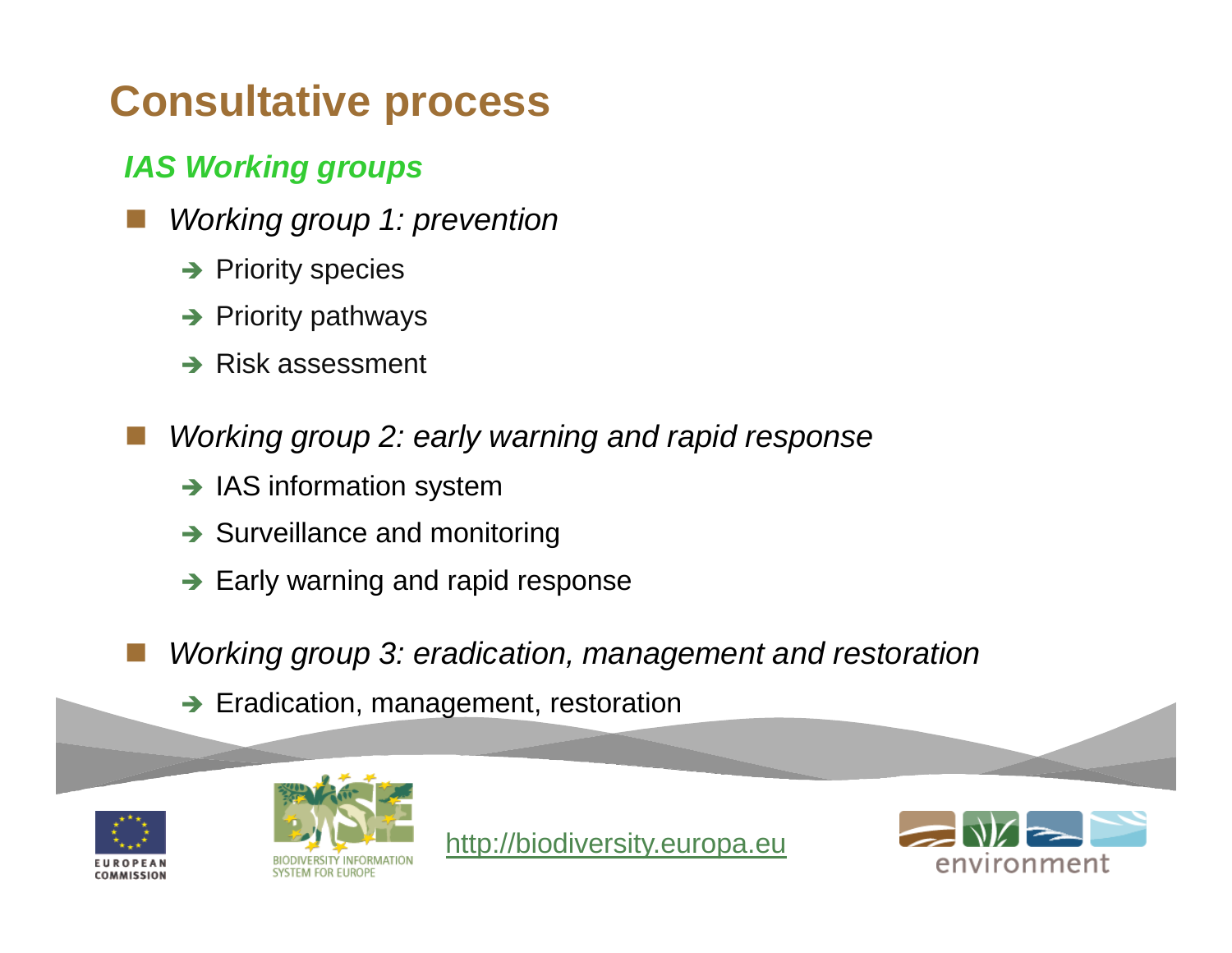#### **IAS Working groups – horizontal tasks**

- **Communication and awareness raising**
	- → Goals
	- → Tools
	- → Target audiences

#### **Financing and liability**

- → Codes of conduct and best practices
- → Labelling, certification and accreditation
- → Greening the supply chain
- → Taxes, charges and cost recovery mechanisms
- → Liability and the role of the insurance sector





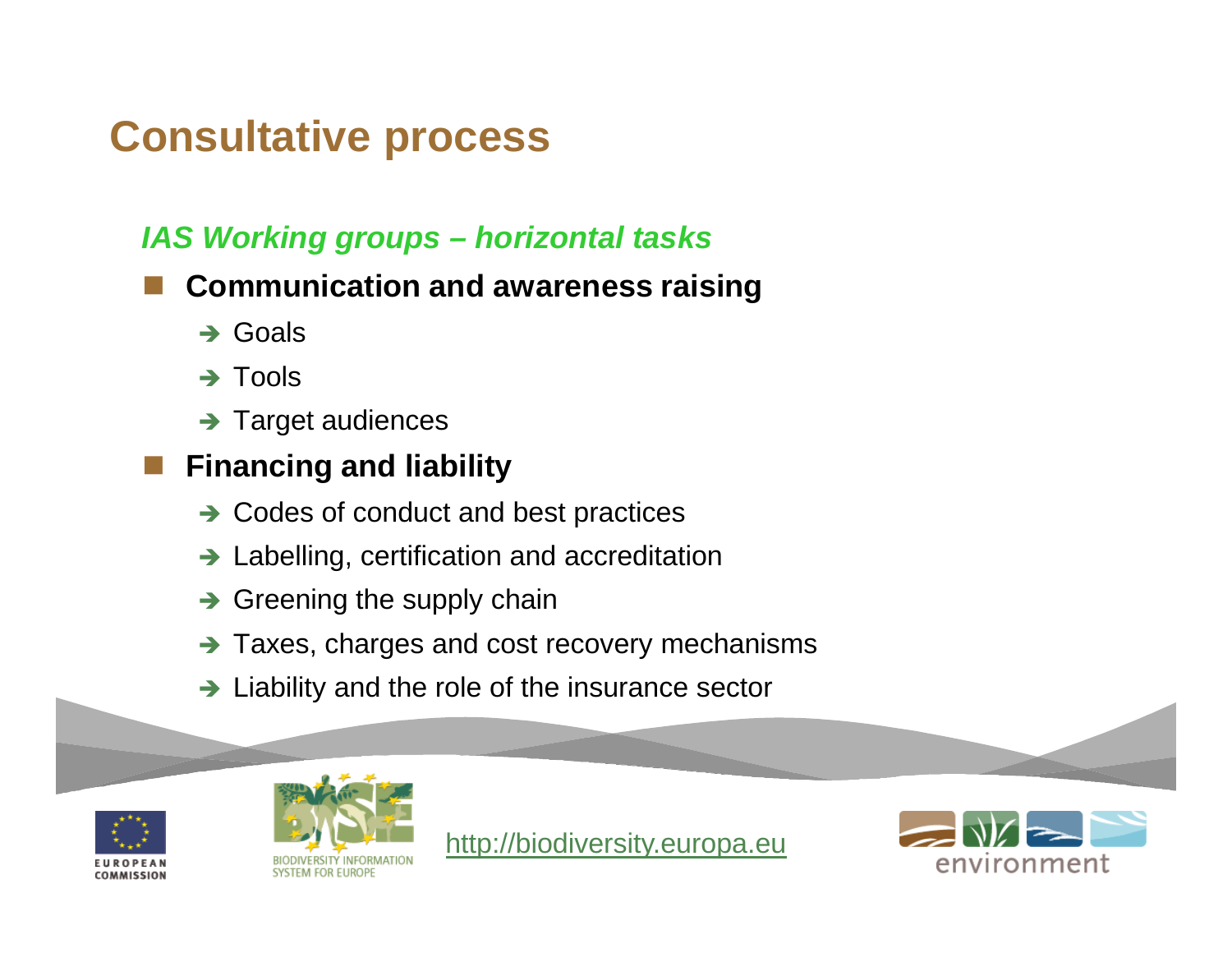#### **Next steps**

#### **Working Groups**

**Process to be finalised by end of July 2011** k.

#### **Dedicated legislative instrument**

- Analysis of impacts 2011/2012
- $\mathbb{R}^n$ Drafting of a proposal – 2011/2012
- H. Publication foreseen in 2012